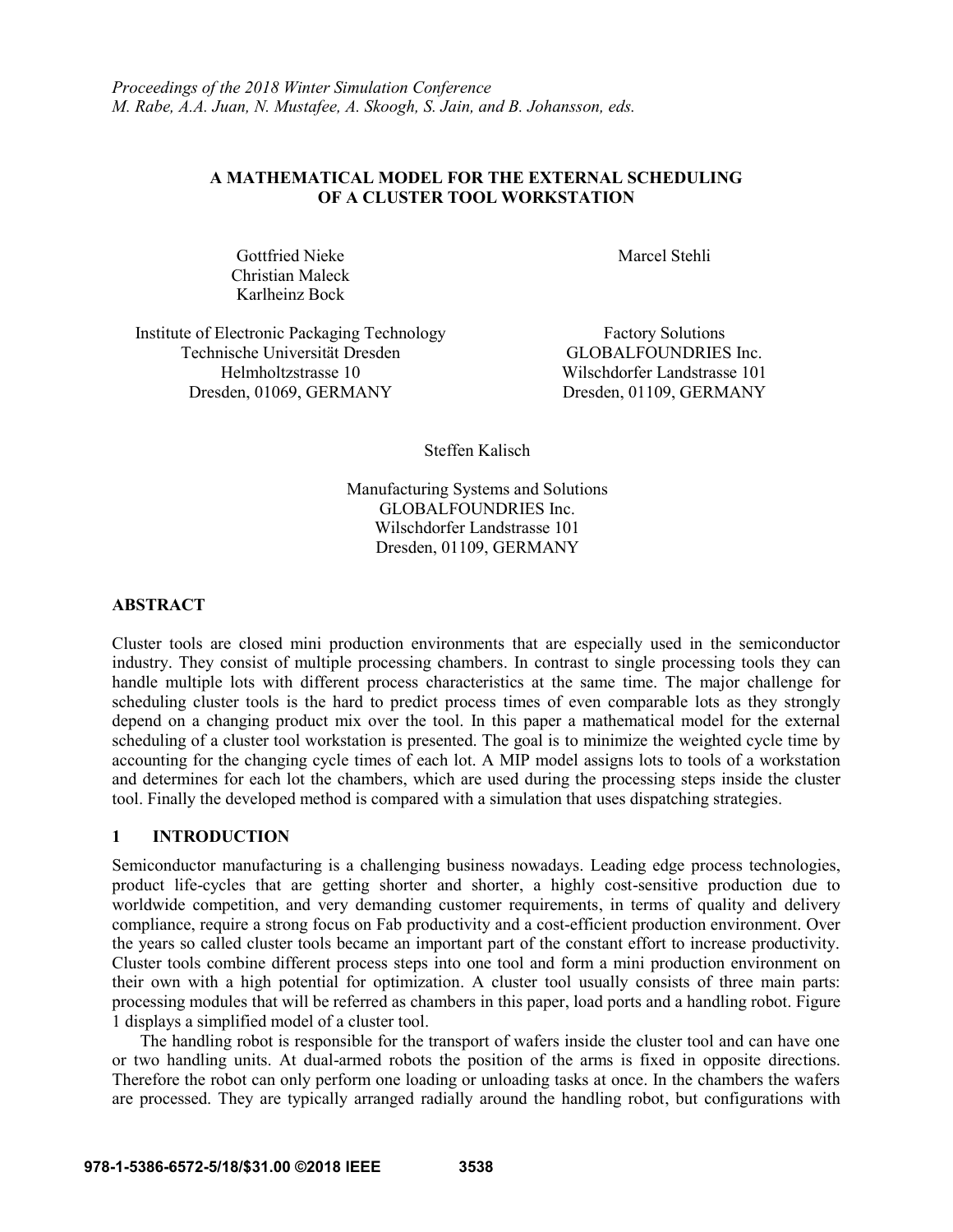chambers in a row are possible. The radial configuration assures that the transport times between two chambers are similar, but it also leads to a maximum of six chambers in one tool due to space limitations. The load ports serve as the entry and exit ports of a cluster tool. The number of load ports defines the maximum number of lots that can be processed in parallel.

Now the process flow of a cluster tool will be described briefly. Cluster tools process lots with up to 25 wafers. Lots are loaded onto a load port of the cluster tool. The robot handles them into the tool and performs a sequence of process steps by moving the wafers to one or more chambers, which then execute the required processes. After all process steps for a wafer are finished, it is returned back to the load port. Once all wafers of a lot finished their sequence of process steps, the lot is unloaded from the tool and another one is assigned and placed to the now empty load port.



Figure 1: A simplified model of a cluster tool with a dual-armed robot.

Advantages of cluster tools over single processing machines are a reduced cycle time, a better utilization of space and lower capital costs (Wu et al. 2013), due to their capability of processing multiple wafers in parallel. Furthermore they can be easily adapted to other processes and the execution of different production processes in one configuration is also possible (Lee 2008). All these advantages lead to a broad usage of cluster tools in different production areas in semiconductor manufacturing, like etch or chemical vapor deposition.

In this paper a set of single-wafer cluster tools, without any internal buffer, will be investigated. Tools without internal buffers require the processing of a single wafer to be completed before it is moved back to the load port. Sophisticated handler strategies ensure the optimal usage of internal tool capacity. The process time for the chambers is nearly constant, however, changing the product mix at a cluster tool with possible chamber dedications, leads to different process times, even for lots with the same process type and quantity. This effect is intensified by unscheduled and scheduled downs of the certain chambers and strong chamber dedications for certain lots and processes. This leads to a reduced throughput of a cluster tool, if such effects are not handled well by the scheduling or dispatching strategy.

In the literature many researchers focus on cluster tools and their scheduling requirements. Perkinson et al. (1994) analyzed the relationship between process and transport times and the maximal throughput in cluster tools. They developed deterministic models to predict the throughput of a single-arm *n-*chamber cluster tool. Mönch et al. (2011) present challenges for the planning of processes in the semiconductor industry. They also pay attention to cluster tools and divide their scheduling methods into internal and external scheduling. Internal scheduling concentrates on the scheduling of the robot tasks. Lee (2008) presents an overview of different internal scheduling strategies. The majority of the approaches use petri nets to model the cluster tool and develop a MIP to find an optimal robot-task sequence, like Jung and Lee (2008; 2012), and Paek and Lee (2008). There is a distinction between two different types of internal scheduling. Many papers focus on cyclic scheduling, where one period of a robot task is determined to be repeated during the execution of the schedule (Wou and Zhou 2010; Zhu et al. 2015). If many lots of the same product type are processed consecutively, this method is used. Due to smaller orders there is an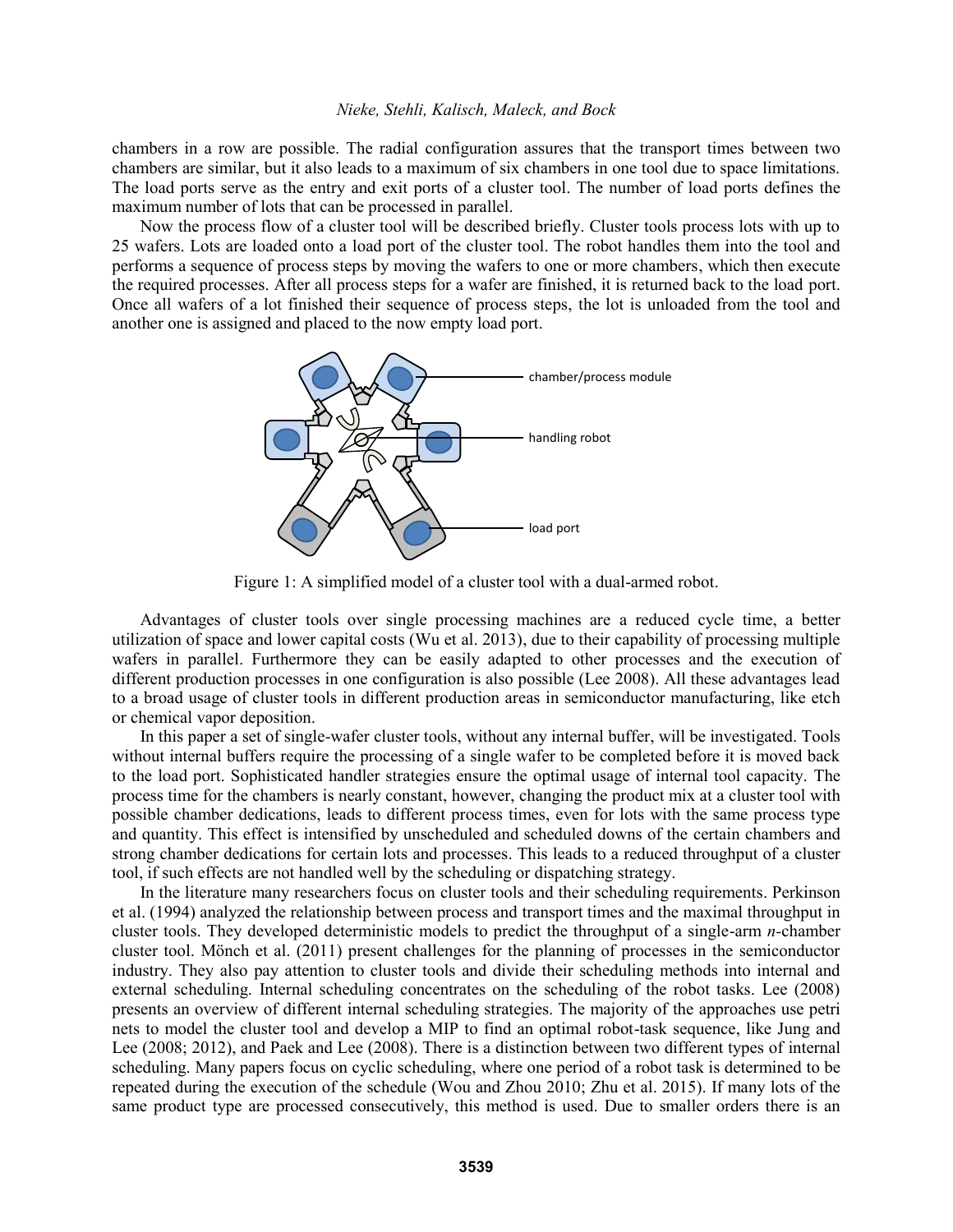increasing focus on non-cyclic scheduling. Here, each robot-task is planned individually (Kim et al. 2013; Kim et al. 2015). Overall, many different cluster tool models for the internal scheduling are observed. Wu and Zhou (2010), Rostami et al. (2001) and Qiao et al. (2012) focus on cluster tools with wafer residency constraints. Furthermore Wu et al. (2013), and Lee and Lee (2006) observe cluster tools where wafers can visit some chambers multiple times.

In contrast to the internal scheduling, only a few papers deal with external scheduling problems. Here, the lots are scheduled to the tools without determining the robot task sequence. The main challenge for the external scheduling is the varying process time of the lots on a cluster tool because of certain chamber restrictions, chamber outage, or other internal limitations. Dümmler (1999) tries to solve this problem by determining the cycle time through modelling and simulating different sequences of lots. Then a genetic algorithm is presented to solve the scheduling problem. Niedermayer and Rose (2004) point out that only with simulation the cycle time can be determined correctly, which is very expensive. That's why they present different fast cycle time approximations. They introduce a slow-down factor that describes how the cycle time increases, if different lots are processed in parallel with shared resources.

In this paper we concentrate on the external scheduling use-case and apply it to a workstation of cluster tools. As we are not considering any internal handling strategies, we have to control the order of the assigned lots, their processing needs, in term of required chambers, and process setup to achieve favorable tool utilizations while keeping cycle times low. To solve the scheduling problem of a cluster tool workstation, the challenging part is the approximation of processing times for the lots and their application in an optimization model. The approximation is done by using auxiliary variables that compute all possible lot combinations with the possible chamber combinations for each process step. We choose to develop a MIP model and use the minimization of the weighted cycle time of all lots as the objective function. Therefore, the MIP model computes an optimal assignment of the lots to the load ports of the cluster tools from the workstation. The processing order is given by calculated release dates for each lot. To control the varying product mix on a cluster tool, an optimal chamber combination for each process step is computed by the MIP model. The developed method is tested on a reduced cluster tool workstation sample. The results are compared with a simulation that uses a dispatching strategy.

The paper is organized as follows: Section 2 provides a problem statement, while section 3 describes the process time approximation and the developed optimization model. Section 4 explains the simulation model used for verification and presents the test sample and obtained results. The paper finishes with a conclusion of the results and an outlook on future work.

## **2 PROBLEM DESCRIPTION**

The observed workstation consists of a set of cluster tools  $M = \{1,...,m\}$ ,  $m \in \mathbb{Z}$ . Each cluster tool  $k \in M$  has a set of load ports  $L_k = \{1, ..., l_k\}$ ,  $l_k \in \mathbb{D}$  and a set of chambers  $C_k = \{1, ..., o_k\}$ ,  $o_k \in \mathbb{D}$  on which a set of process setups, also called recipes,  $P = \{1, ..., r\}$ ,  $r \in \Box$  can be processed. On this workstation a set of jobs  $J = \{1, ..., n\}$ ,  $n \in \mathbb{Z}$  should be executed. Each lot  $j \in J$  gets a release date  $r_j \in \mathbb{Z}$ , a due date  $d_j \in \mathbb{Z}$ , a number of wafers  $m_j \in \{1, ..., 25\}$  and a weight  $\omega_j \in \mathbb{R}_+$ . Furthermore, it is assigned to a recipe  $f_j \in P$  and a set of cluster tools  $M_j \subseteq M$ , on which it can be executed. Each recipe  $p \in P$  has a number of process steps, also called stages,  $S_p = (s_{p1},...,s_{pnp})$ ,  $n_p \in \mathbb{D}$  where stage  $s_{pi}$ ,  $i \in \{1,...,n_p\}$  can be executed on a set of chambers  $C_{pi} \subseteq C_k$ . The time needed to execute a wafer on this stage is defined as  $p_{kpi} \in \Box$ . The execution of the stages of a lot is overlapping because as soon as a wafer is finished and unloaded from the used chamber a new wafer of the lot, if present, is loaded to the freed chamber to be processed next. Each stage *spi* can be executed on several chambers because of quality requirements, capacity or cost reduction. Therefore, *Ikpi* describes the set of chamber combinations for this stage. The assigned chambers of the chamber combination  $g \in I_{kpi}$  are pooled in the set  $A_g$ . During the processing of the lots all possible parallel chambers are used evenly. If for instance a lot *j* with 10 wafers uses only one chamber for a stage, all lots have to be executed on this chamber. However, if a chamber combination with two chambers is used at this stage, each chamber processes 5 wafers of the lot.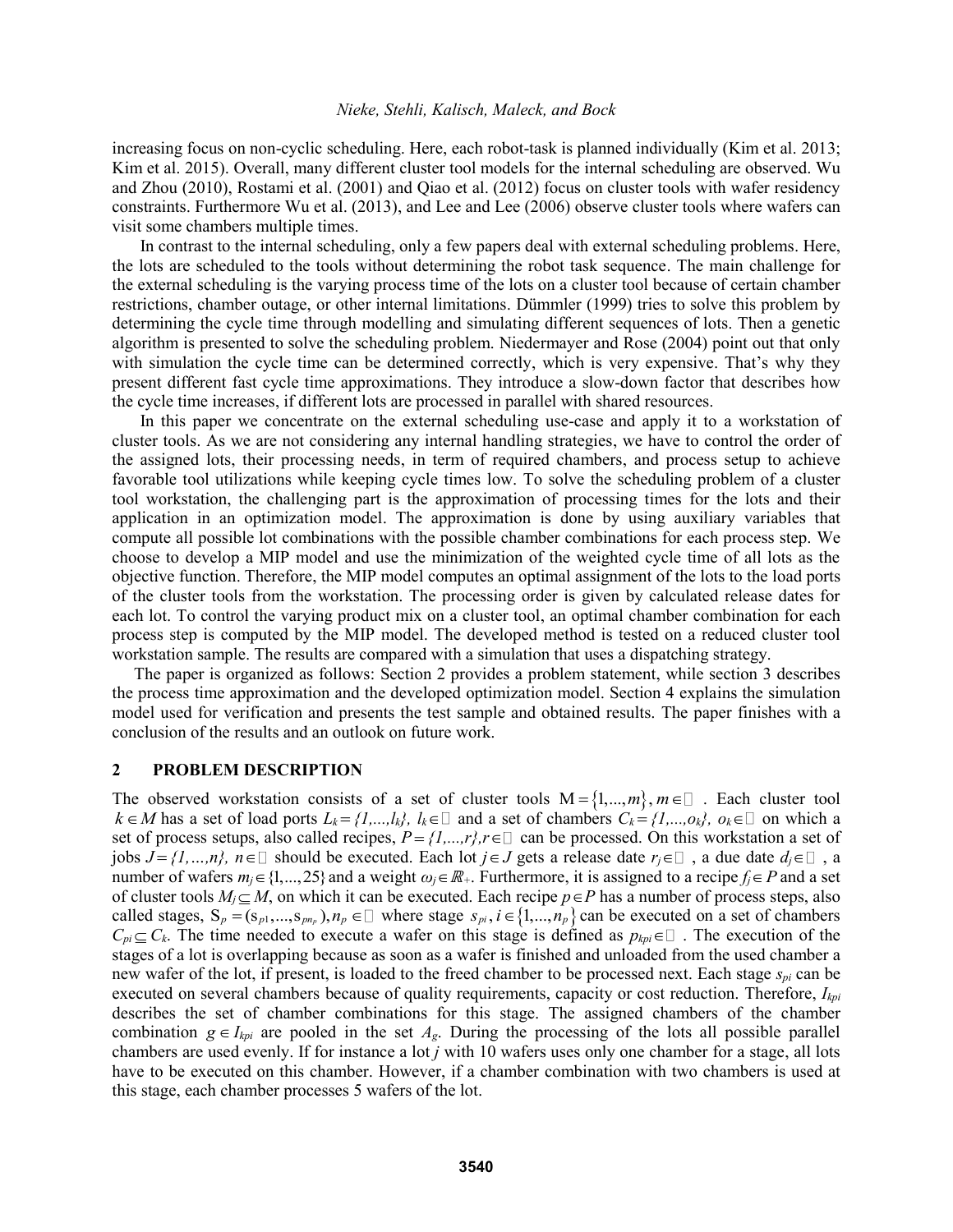All lots that should be scheduled on this workstation wait in a queue in front of the cluster tool which has an infinite capacity. If the execution of a lot is finished, results have to be saved and the lot must be unloaded from the load port until a new lot can be loaded onto the load port. The time needed for the execution of these tasks is called  $t_L \in \square$ . Inside the cluster tool, the time needed for the handling robot to move a wafer from on chamber to another, is fixed and defined as  $t_H \in \square$ . Furthermore, it has to be ensured that the load ports and at least one of the needed chambers for each stage is available. The availability times are given by  $\rho_l \in \Box$  for  $L_k$  and  $k \in M_j$  respectively  $\eta_c \in \Box$  for  $c \in C_k$  and  $k \in M_j$ .

Overall, a cluster tool can execute as much lots in parallel as it has load ports. If several lots are assigned to a cluster tool, they are processed by their arrival order. Hence, there could occur long waiting times for some lots because the needed chambers are occupied by other wafers from lots that entered the cluster tool earlier. The wafers of the waiting lot can either be processed between small gaps that occur in the processing of the lots with the earlier enter date, or after all wafers of the previously assigned lots were executed. This makes the calculation of the process time of the lots so difficult. The last case occurs especially for the first stage of the recipe because all wafers are loaded to the used chambers from the load port and therefore there is no gap between the processing of these wafers. Furthermore, it is possible that for instance small lots can overtake big lots. To reduce the waiting time it can be stated, if the chambers that were assigned to a lot for a certain stage are used exclusively by the lot ( $\kappa_g = 0$ ) or if they are shared with other lots  $(\kappa_g = I)$ . The case  $\kappa_g = 0$  simplifies the approximation of the process times of the lots inside a cluster tool because otherwise it is hard to predict when there are gaps between the execution of two stages of a lot where other lots can be processed. Due to the set P of recipes that can be processed on the cluster tool and all possible chamber combinations for each stage, there are a lot possibilities how the processing of a lot is executed at a cluster tool. This makes the calculation of the process time of a lot very difficult.

The different flow patterns that are used to process a lot on all required stages form the product mix, which has a direct impact at the process time of the lots. For the developed model the following flow patterns can be observed: serial, multi-stages, parallel chambers per stage, revisiting of chambers, shared and exclusive chambers and a mix of all of these flow patterns. A further description of the flow patterns can be found in Jung and Lee (2012). In the production environment the mixed case occurs at most. Figure 2 shows an example of two possible schedules for 3 different lots on a stage with 3 shared chambers.



Figure 2: Possible schedules for 3 different lots on a stage with 3 chambers.

Lot 1 is dedicated to use chamber 1, while lot 3 can only be processed at chamber 3. Lot 2 is free to use the chambers 2 and 3. According to which lot (2 or 3) gets assigned first to a load port of a cluster tool, either schedule 1 (lot 2 before lot 3) or schedule 2 (lot 3 before lot 2) is executed. However, the process time of lot 2 is doubled in schedule 2 because only one chamber is used for the processing. This leads also to a higher makespan for this stage. The makespan is the total time that elapses between the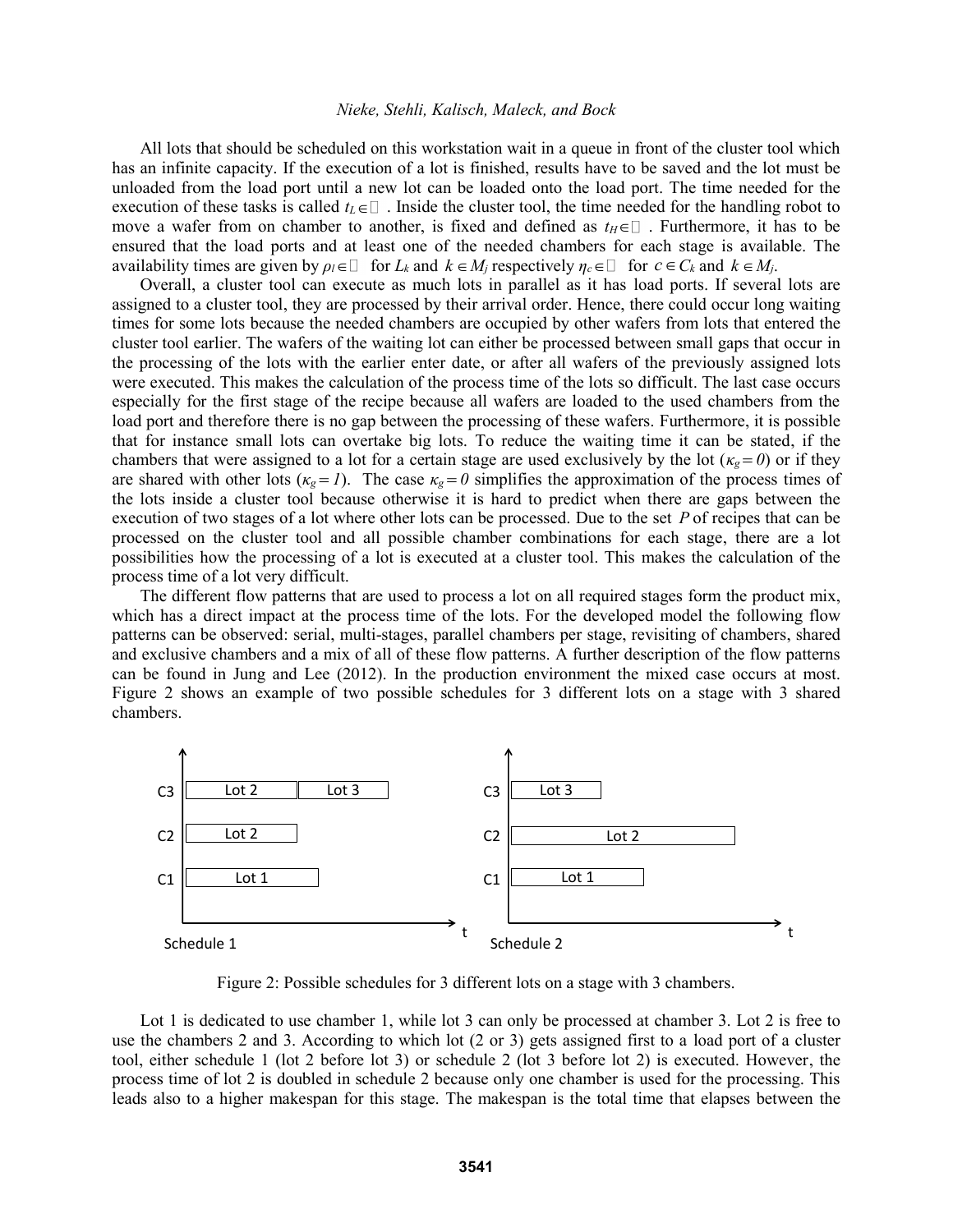beginning and the end of the schedule. The decision, which lot is assigned first, depends on their size, priority and on the available chambers. For instance, if lot 3 has a higher priority than lot 2 schedule 2 will be preferred to reduce the cycle time of the lots, but if the lots have the same priority than schedule 1 will be preferred due to the longer process time of lot 2. All in all it is hard to predict, if lot 2 is executed on one or two chambers and thus a forecast of its cycle time is very difficult.

# **3 MATHEMATICAL MODEL**

### **3.1 Computation of the Auxiliary Parameters**

As it turned out in the example shown above the main problem for the scheduling of the lots is the hard to predict process time. To approximate this process time, some auxiliary parameters have to be introduced. For all  $j \in J, k \in M$  and  $i \in \{2, ..., n_j\}$  the parameter  $D_{j g_1 g_2} = |A_{g_1}| \cdot p_{h_j i} \in \mathbb{I}$  describes the time that lot *j* needs for the execution in stage  $s_{fji}$  with the chamber combination  $g_2 \in I_{kfi}$ , if the chamber combination  $g_1 \in I_{kj,i-1}$  was used in the previous stage. For all  $k \in M$  the parameter  $E_{kp_1p_2g_1g_2} = |A_{g_1} \cap A_{g_2}|$  defines the number of shared chambers of the recipes  $p_1, p_2 \in P$  for their chamber combinations  $g_1 \in I_{kp_1}$  and  $g_2 \in I_{kp_2}$ . It is only implemented for the first stage because for all following stages it is directly tested in the constraints, if there are shared chambers for two lots. To get an approximation of the delay for these the constraints, if there are shared chambers for two lots. To get an approximation of the delay for these stages the parameter  $B_{jgs_2}$  is defined for all  $k \in M, j \in J, i \in \{2,...,n_{fj}\}, g_1 \in I_{kf_j, i-1}$  and  $g_2 \in I_{kf_j}$ .  $B_{jgs}$  describes the needed capacity in stage  $s_{fji}$  for the chamber combination  $g_2$ , if in the previous stage the chamber combination  $g_1$  was used. That means  $B_{jgs}$  defines the number of slots that are needed in stage  $s_{f,i}$  due to the used chamber combination  $g_1$  in the previous state. To determine  $B_{jgs_1g_2}$  the relation  $q = p_{kf_j,i-1} \cdot p_{kf_j,i}$ <sup>-1</sup> is observed by evaluating the processing of the last wafers of a lot at stage  $s_{f_j,i-1}$  with the help of the following two cases.

- 1.  $q \leq 1$  is called the bottleneck case. Stage  $s_{fji}$  either cannot finish all wafers of the previous stage in time or all wafers of stage  $s_{f,i-1}$  can be processed while stage  $s_{f,i}$  has at least as much chambers as the previous stage. Therefore, there is a possible overlap that has to be executed during the next period. This overlap is added to the number of lots that were processed in the previous stage. It follows that  $B_{jgsg2} = |A_{gt}| + (1-q)$ .
- 2. For the case  $q > 1$  only the processing of the last wafers of a lot is considered. If they are allocated uniformly to the available chambers in stage  $s_{f_j,i-1}$  for the chamber combination  $g_1$ , i.e.  $m_j$  mod  $A_{g_1}$  = 0 there are no unused chambers and thus  $B_{j g_1 g_2} = |A_{g_1}|$ . If there are unused chambers during the processing of the last wafers of a lot, it holds  $B_{jgyg_2} = m_j \text{ mod } |A_{g_1}|$ . Hence, only as many slots are needed as chambers were used in stage  $s_{f_j,i-1}$ .

### **3.2 MIP Model**

To describe the developed MIP model the following decision variables are needed.

| $S_i \in \square$                        | : process start time of lot $j \in J$                                                                                      |
|------------------------------------------|----------------------------------------------------------------------------------------------------------------------------|
| $e_i \in \Box$                           | process end time of lot $j \in J$                                                                                          |
| $W_{i} \in \square$                      | : delay of the process time of lot $j \in J$ for $k \in M$ , $i \in \{1,,n_{f_i}\}\$ and<br>$g \in I_{k f_i i}$            |
| $X_{il}: J \times L \rightarrow \{0,1\}$ | : 1, if lot $j \in J$ is assigned to load port $l \in L$                                                                   |
| $Y_{hi}: J \times J \rightarrow \{0,1\}$ | : 1, if the process start of lot $h \in J$ appears before the process start of<br>$j \in J$ where $h \neq j$ , 0 otherwise |
| $Z_{hi}: J \times J \rightarrow \{0,1\}$ | : 1, if the process end of lot $h \in J$ appears before the process end of<br>$j \in J$ where $h \neq j$ , 0 otherwise     |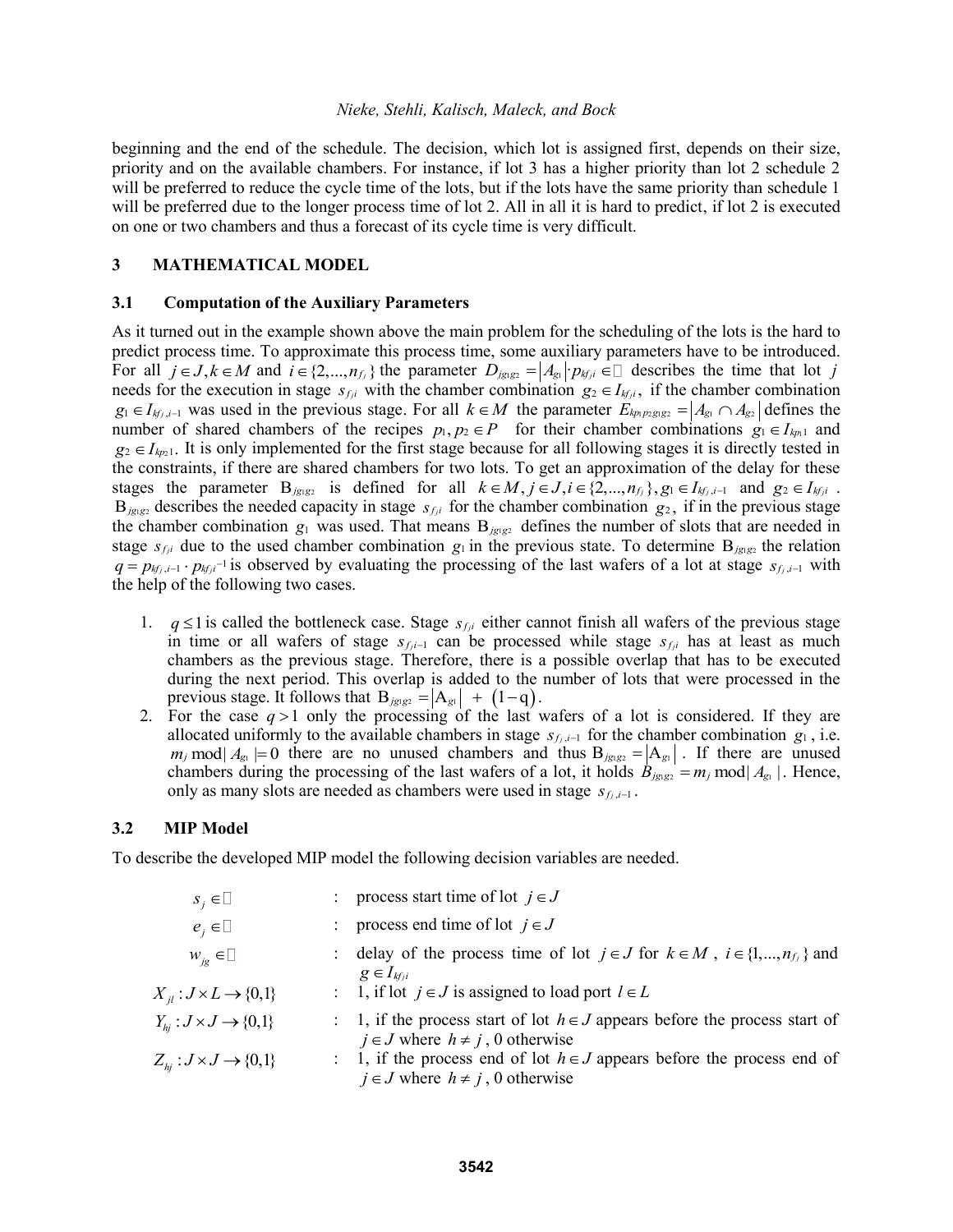$W_{hi}: J \times J \rightarrow \{0,1\}$ : 1, if the process start of lot  $h \in J$  appears before the process end of  $j \in J$  where  $h \neq j$ , 0 otherwise  $U_{i} : J \times I_{k} \rightarrow \{0,1\}$ : 1, if for lot  $j \in J$  the chamber combination  $g \in I_{k f_i}$  is chosen in stage *s*<sub>*fji</sub>* with  $k \in M, i \in \{1, ..., n_f\}$ , 0 otherwise</sub>  $T_{j_{g_1g_2}}: J \times I_{k f_j i-1} \times I_{k f_j i} \rightarrow \{0,1\}$ : 1, if for lot  $j \in J$  the chamber combination  $g_1 \in I_{kf_j,i-1}$  is chosen in stage  $s_{f_j,i-1}$  and  $g_2 \in I_{kfji}$  for stage  $s_{fji}$  with  $k \in M, i \in \{2,...,n_{fj}\}\$ , 0 otherwise

The proposed MIP model is based on the MIP model of Maleck et al. (2017). Their model was simplified by removing the risk parameter and time-link constraints. Furthermore, the constraints with the constant process time had to be adapted to the varying process time, which occurs on cluster tools for instance due to the varying product mix. At last additional constraints were added to describe the production environment of the cluster tools. For sake of readability the following notations

$$
\begin{array}{rcl}\n\beta_{hjk} & = & Y_{hj} \cdot W_{jh} \cdot \sum_{l \in L_k} X_{jl} \cdot X_{hl} \in \{0, 1\} \\
\gamma_{hjg2} & = & \beta_{hjk} \cdot U_{hg2} \in \{0, 1\} \\
\delta_{hjg1g2} & = & \beta_{hjk} \cdot T_{hg1g2} \in \{0, 1\}\n\end{array}
$$

are shortened for all  $h, j \in J$  with  $h \neq j$ ,  $k \in M_j \cap M_h$ ,  $g_1 \in I_{kfn,v-1}$ ,  $g_2 \in I_{kfn,v}$ ,  $i \in \{2,...,n_{fj}\}$  and  $v \in \{1, ..., n_{f_h}\}\$  with  $v \leq i$ . They were linearized with the help of the *max*-condition from the ILOG CPLEX Optimization Studio.

The objective function minimizes the weighted cycle times of each lot

$$
CT = \sum_{j \in J} \omega_j e_j \to \min
$$

subject to

$$
r_j \leq s_j \quad ; \quad \forall j \in J \tag{1}
$$

$$
\sum_{k \in M_j} \sum_{l \in L_k} X_{jl} = 1 \quad ; \quad \forall j \in J \tag{2}
$$

$$
X_{jl} \cdot \rho_l \leq s_j \quad ; \quad \forall j \in J, \forall k \in M_j, \forall l \in L_k \tag{3}
$$

$$
\sum_{g \in I_{kjji}} U_{jg} = \sum_{l \in L_k} X_{jl} \qquad ; \quad \forall j \in J, \forall k \in M_j, \forall i \in \{1, ..., n_{f_j}\}
$$
 (4)

$$
s_j \ge \sum_{g \in I_{kj_1}} U_{jg} \max_{c \in A_g} \eta_c \quad ; \quad \forall j \in J, \forall k \in M_j, \forall g \in I_{kj_1}:
$$
  

$$
\kappa_g = 0 \wedge \sum_{l \in L_k} X_{jl} = 1
$$
 (5)

$$
K_{g} = 0 \times \sum_{l \in I_{k}} X_{jl} = 1
$$
  
\n
$$
U_{j_{g_{j}}} + U_{h_{g_{h}}} \le 1 \quad ; \quad \forall j, h \in J, \forall k \in M_{j} \cap M_{h}, \forall g_{j} \in I_{k_{j}, 1}, \forall g_{h} \in I_{k_{h}, 1} : (6)
$$
  
\n
$$
E_{k_{h}, j_{g_{h}, g_{j}}} > 0 \times \beta_{h_{j}, k} = 1 \times (\kappa_{g_{h}} = 0 \times \kappa_{g_{j}} = 0)
$$

$$
\begin{aligned}\n&\wedge j \neq h \\
&e_h + t_L \leq s_j &;\n\quad \forall j, h \in J, \forall k \in M_j \cap M_h, \forall l \in L_k : X_{jl} = 1 \\
&\wedge X_{hl} = 1 \wedge e_h \leq s_j \wedge h \neq j\n\end{aligned} \tag{7}
$$

$$
K \cdot (X_{hl} - Y_{hl} - 1) + X_{jl} e_j \leq s_h \qquad \forall j, h \in J, \forall k \in M_j \cap M_h, \forall l \in L_k,
$$
\n
$$
(8)
$$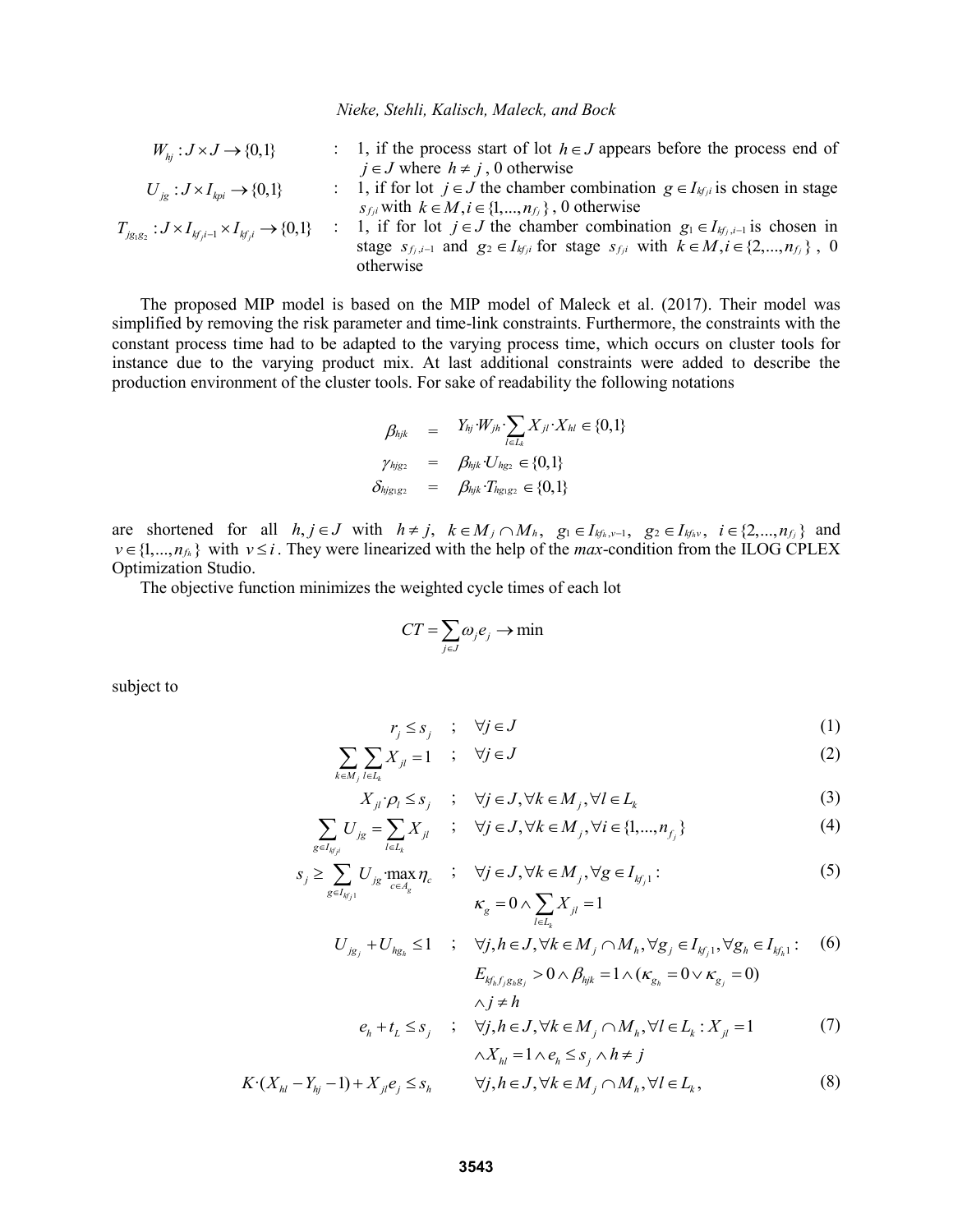$$
K > 0: j \neq h
$$
  
\n
$$
K \cdot (X_{jl} + Y_{hj} - 2) + X_{jl}e_j \leq s_j
$$
  
\n
$$
\forall j, h \in J, \forall k \in M_j \cap M_h, \forall l \in L_k,
$$
  
\n
$$
K > 0: j \neq h
$$
  
\n(9)

The first constraint (1) assures that a lot cannot be started before its release date. (2) and (3) ensure that each lot is only assigned to one load port and that this load port is available. Constraint (4) guarantees that for each stage of the recipe from a lot exactly one chamber combination is assigned, if and only if the lot is assigned to one of the load ports of the corresponding cluster tool. (5) assures that all chambers of the chosen chamber combination for stage 1 have to be available, if they are used exclusively. With the help of (6) it is forbidden for this case that other lots are assigned to these chambers.  $\beta_{hjk} = 1$  assures that the two observed lots are processed on the same cluster tool simultaneously. With (7) the delay time between two lots on the same load port is specified, meaning the time that is needed between operation and process start respectively process end. Constraints (8) and (9) ensure that for each load port only one lot can be assigned at the same time. During the implementation of these two constraints, the term  $X_{jl}e_j$ was linearized with the help of the implication-constraint of the IBM ILOG Optimization studio so that the whole model can be implemented as a MILP.

To calculate the approximated process time of a lot its delay time has to be described. This was realized with the following three constraints, which will be described briefly. For all  $j \in J, k \in M_j$  and  $g_j \in I_{kj}$  with  $\kappa_{g_j} = 1$ 

$$
w_{j_{g_j}} \ge \min_{c \in A_{g_j}} \sum_{h \in J} \sum_{g_h \in I_{kfn} : \atop c \in A_{g_h}} \gamma_{hj_{g_h}} \left\lfloor \frac{m_{_h}}{\left| A_{g_h} \right|} \right\rceil p_{kfn}.
$$

calculates the minimal time that one of the assigned chambers of lot  $j$  is available for stage 1 because this is the time this lot has to wait before its processing can be started, due to the requirement that the lots inside the cluster tool are scheduled by their arrival order. It is only implemented for the case that the chambers are shared ( $\kappa_{g}$  = 1) because the exclusive case is already covered by (6).  $\gamma_{hjk1g}$  assures that the processing of the lots *j* and *h* overlap each other on the same tool. The calculation of the waiting time of stage 1 is described separately because there are no gaps between the execution of the wafers of a lot due to the fact that they are all unloaded from the load ports to the assigned chambers.

For all stages that follow after the first stage, the computation of the delay time is divided into exclusive and shared chambers because, in contrast to the first stage, both cases can occur. For all  $j \in J$ ,

$$
W_{jg} \ge \max \left\{ 0; \sum_{g_1 \in I_{kj_j,i-1}} \left( T_{jg_1g_2} \cdot D_{jg_1g_2} \right) - \min_{j_1 \in J} \left( p_{kj_{j,i-1}} + (1 - \beta_{j_1jk}) \cdot p_{\max,i,1} \right) + \sum_{h \in J: \atop h \ne j} \sum_{g_1 \in I_{kj_h,i-1}} \left( \delta_{hjg_1g_2} \cdot D_{hg_1g_2} \right) \right\}
$$
\n
$$
W_{jg} \ge \max \left\{ 0; \sum_{g_1 \in I_{kj_j,i-1}} \left( T_{jg_1g_2} \cdot D_{jg_1g_2} \right) - \min_{j_1 \in J} \left( p_{kj_{j,i-1}} + (1 - \beta_{j_1jk}) \cdot p_{\max,i,1} \right) + \sum_{h \in J: \atop h \ne j} \sum_{g_1 \in I_{kj_h,i-1}} \left( \delta_{hjg_1g_2} \cdot D_{hg_1g_2} \right) \right\}
$$
\n
$$
= (n) \qquad \text{where } \alpha \in J_{j} \text{ and } \beta \in J_{j} \text{ and } \beta \in J_{j} \text{ and } \beta \in J_{j} \text{ and } \beta \in J_{j} \text{ and } \beta \in J_{j} \text{ and } \beta \in J_{j} \text{ and } \beta \in J_{j} \text{ and } \beta \in J_{j} \text{ and } \beta \in J_{j} \text{ and } \beta \in J_{j} \text{ and } \beta \in J_{j} \text{ and } \beta \in J_{j} \text{ and } \beta \in J_{j} \text{ and } \beta \in J_{j} \text{ and } \beta \in J_{j} \text{ and } \beta \in J_{j} \text{ and } \beta \in J_{j} \text{ and } \beta \in J_{j} \text{ and } \beta \in J_{j} \text{ and } \beta \in J_{j} \text{ and } \beta \in J_{j} \text{ and } \beta \in J_{j} \text{ and } \beta \in J_{j} \text{ and } \beta \in J_{j} \text{ and } \beta \in J_{j} \text{ and } \beta \in J_{j} \text{ and } \beta \in J_{j} \text{ and } \beta \in J_{j} \text{ and } \beta
$$

describes the case with shared chambers. (I) computes, how much time the enquiring lot *j* needs on the current stage by multiplying the needed process time for the actual stage  $D_{jgrgs}$  of lot *j* with the used chamber combinations for the previous and the current stage. They are described by  $T_{jgr}$  . For two consecutive stages only one entry in  $T_{j_{\text{g}}},$  equals one for each lot j. (II) determines the time that is left, until a new wafer from the previous stage is transported to the actual stage  $s_{fi}$ . Therefor the minimal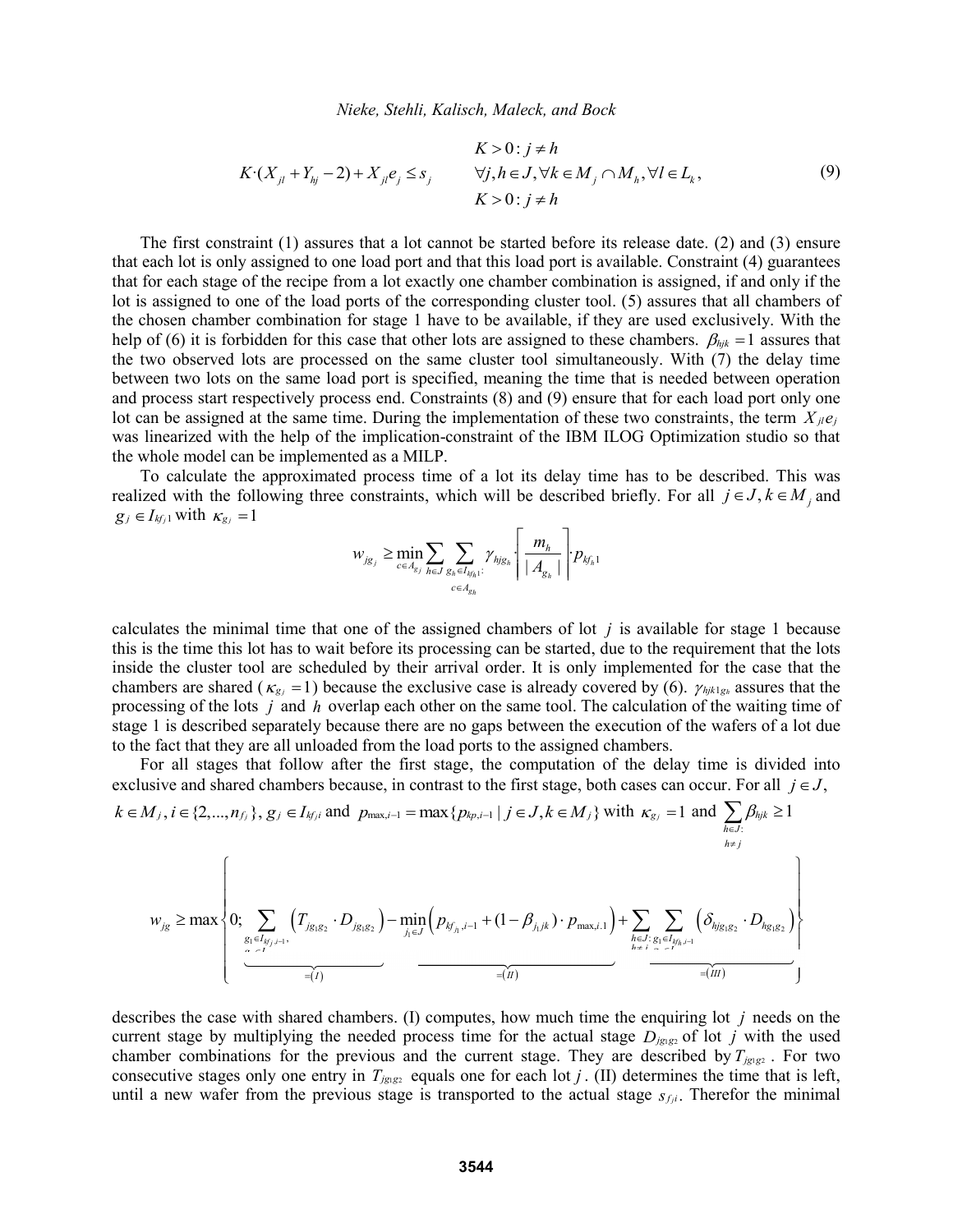process time for the previous stage  $s_{f_j,i-1}$  of all lots is determined. If the two observed lots are not processed on the same cluster tool, a large value is added so that the sum of (I) to (III) becomes less than zero and hence the delay time  $w_{jk}$  is set to 0 because of the *max*-condition. At last (III) sums up the time, the processing of the wafers of the earlier assigned lots need, which use at least one of the chambers from chamber combination g.  $\delta_{hjgg2}$  ensures that the lots are processed simultaneously on the same cluster tool, as the enquiring lot *j*. Furthermore it specifies, which chamber combinations were used for the lot  $h \in J, h \neq j$ . The time needed for lot h is given by  $D_{hgsg_2}$ . Overall, the delay time is computed by summing up  $(I)$  to  $(III)$ . If there is enough time left to process enquiring lot  $j$ , and all the already assigned lots before a new wafer arrives, than the sum is smaller than 0 meaning that the delay time becomes 0 because of the *max*-condition.

For the case that the chambers of  $g$  are used exclusive the delay time for the enquiring lot  $j$  is determined for all  $j \in J$ ,  $k \in M_j$ ,  $i \in \{2,...,n_f\}$  and  $g \in I_{k f, i}$  with  $\kappa_{g} = 0$  and :  $h_{ijk} \geq 1$ *h J*  $\beta_l$  $\sum_{h \in J} \beta_{hjk} \ge 1$  by

$$
w_{j_{g}} \geq \sum_{h \in J} \sum_{i_{1} = 1}^{n_{f_{h}}} \sum_{g_{h} \in I_{\mathcal{Y}_{h}^{i_{1}}}: \atop E_{\mathcal{Y}_{h}^{j_{h}^{j}} \cap B_{\mathcal{Y}_{\mathcal{B}^{k}}}>0}} \gamma_{\mathit{h}^{j}_{g_{h}}} \left\lceil \frac{m_{h}}{\lceil A_{g_{h}} \rceil} \right\rceil p_{\mathit{k}^{j_{h}^{j}}}.
$$

 $h \neq j$ 

≠

Again,  $\gamma_{hjgh}$  assures that the lots *j* and *h* are processed on the same cluster tool at the same time. Than the needed process time of all stages  $s_{f,h}$  of lot h, with the chamber combination  $g_h$  that share chambers with the chamber combination  $g$  of  $j$ , is computed. The delay time is the sum of these determined process times.

Now, the approximation of the process time can be expressed for all  $j \in J$  and  $k \in M_j$  with the help of the constraint ssed for all  $j \in J$  and  $k \in M_j$  with the help<br>  $\begin{pmatrix} 1 & 1 \end{pmatrix}$ 

The channel of the process time can be expressed for all 
$$
j \in J
$$
 and  $k \in M_j$  with the help  
constraint  

$$
s_j + \sum_{g \in I_{kj_1}} \left( w_{j_g} + p_{kp_1} U_{j_g} \left[ \frac{m_j}{|A_g|} \right] \right) + \left( n_{f_j} + 1 \right) \cdot t_H \cdot m_j + \sum_{i=2}^{n_{f_j}} \left( \sum_{g_i \in I_{kj_j,i-1}} w_{j_g} + p_{kj_j} \cdot T_{j_{g_i}g_2} \left[ \frac{B_{j_{g_i}g_2}}{|A_{g_2}|} \right] \right) \le e_j.
$$

It defines the time between the process start and end time of a lot  $j$  by summing up the raw production and delay times for each stage with the corresponding chamber combination and the transport time between the stages.

### **4 TESTS AND RESULTS**

#### **4.1 Test Environment**

In order to test the above described model, a simplified example was generated. The observed workstation consists of two identical cluster tools. Each of these cluster tools has a dual-armed handling robot and four radial arranged chambers. The following dispatching strategy is used to assign a new lot out of the infinite queue in front of the workstation to a load port of a cluster tool. If a load port is freed, one lot out of this queue is selected to be processed next on the workstation. The selection is done by calculating an x-factor which describes the relationship of the overall process time including waiting times and the raw process time of a lot, while taking its priority into account. At least one of the needed chambers for the first stage has to be available so that the processing of the chosen lot can be started immediately. If no chamber is available for any lot, the lot with the shortest waiting time is chosen to be processed next. Inside the cluster tool the FIFO dispatching strategy is used.

Overall, seven lots with 5 to 25 wafers with three different recipes should be scheduled. Their properties are displayed in Table 1. The recipes of these lots have two stages. Recipe 1 uses for stage 1 chamber 1, while recipe 10 can use the chambers 2 and 3 and the execution from recipe 11 can be realized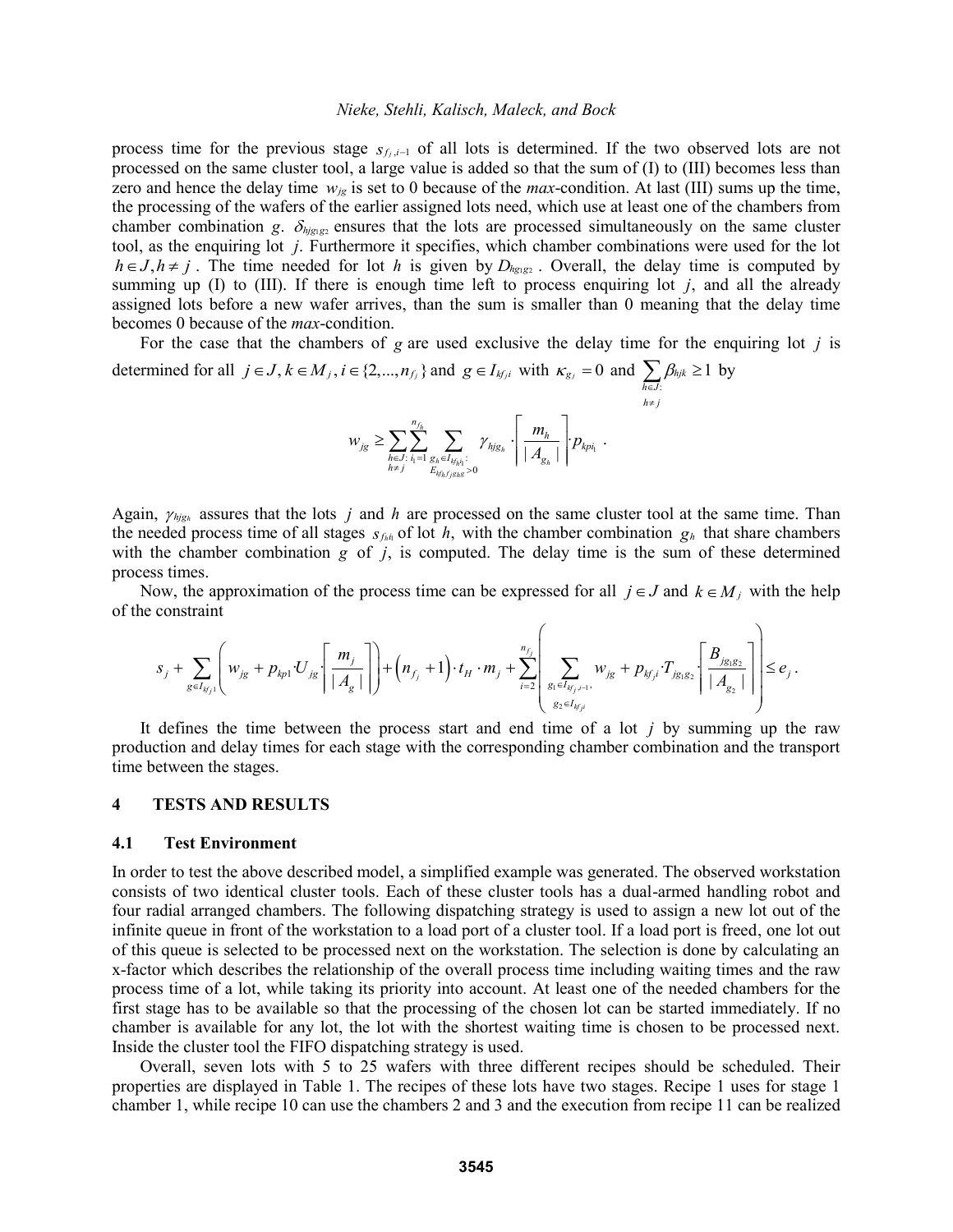on the chambers 1, 2 and 3. For the execution of stage 2 all recipes use chamber 4. This means that for recipe 10 there are three and for recipe 11 seven different possible chamber combinations, how the lots can be executed on the cluster tools. Furthermore, the chambers of stage 1 are used exclusive while chamber 4 for stage 2 can be shared for all recipes. Although stage 2 only uses one chamber it does not become a bottleneck of the cluster tool because the process time is a lot shorter than the process time for stage 1.

| $j \in J$ | $r_i$ (S) | m <sub>i</sub> | $\omega$ |  |
|-----------|-----------|----------------|----------|--|
|           |           |                |          |  |
|           |           |                |          |  |
|           | 30        |                |          |  |
|           |           | 20             |          |  |
|           | າເ        | 25             |          |  |
|           |           |                |          |  |
|           |           |                |          |  |

Table 1: Properties of the scheduled lots.

#### **4.2 Results**

In order to test the results of the optimization model, which was implemented using the ILOG CPLEX Optimization studio 12.8, a simulation model was implemented using the simcron MODELLER 3.3. A deadlock-free handling robot control was developed so that the cluster tool behaves similar as in reality. This allows the comparison of the generated schedule and the approximated process times of the lots with a simulation model using the above described dispatching rules (*sim\_disp*). In the queue in front of the workstation the lots are sorted by their x-factor. The theoretical results of the MIP model will be called *ilog opt*, and the simulation of the theoretical results is defined as *sim opt*. The schedule of *sim opt* is generated by applying the computed tool assignments and the release dates of the lots and simulating them with the developed simulation model. The transportation times inside the cluster tool are assumed to be identical ( $t_H = 2.5s$ ) and the delay time between two lots on the same load port is 120 seconds  $(t_L = 120s)$ . All load ports and chambers get an availability  $\rho_l$  respectively  $\eta_c$  which is displayed in the Gantt charts as grey rectangles. The calculations were executed on one core of an Intel i76600U. The computation time for the MIP model was 30 seconds.

At first we compare *sim\_opt* with *ilog\_opt*. The variation of the approximated process time of the lots regarding to the simulated one is between -1.7% and 2.2%. The process time cannot be computed exactly during the optimization because the handling robot was not modeled. In the simulation model the handling robot control policy prefers some wafers over others to prevent deadlocks. There are two exceptions. For lot 7 the difference of the approximated and the simulated process time was 5.4% and for lot 5 -7.7%. One possible reason for the variation of lot 5 is that it has many wafers and therefore it is more likely that for example more lots are delayed because of the intern control policy of the handling robot. Overall, it turns out that the simulated process time tends to be smaller than the approximated one. Therefore, the objective function CT of *ilog opt* is reduced by about 0.9% in *sim opt* and the makespan is decreased too.

Comparing *sim\_opt* with *sim\_disp* it turns out that the overall makespan of *sim\_disp* is about 7 minutes smaller than the makespan of *sim\_opt*. However, the workload of the cluster tools of the workstation of *sim\_disp* is about 4% higher compared to the workload of *sim\_opt* because *sim\_opt* takes longer waiting times, by assigning later release dates for some lots, into account to minimize the weighted cycle time. In contrast *sim* disp starts the available lots as early as possible. This is the reason why the weighted cycle time of *sim\_disp* is about 4.3 hours longer than the one of *sim\_opt*. This means that *sim\_opt* reduces the weighted cycle time of *sim\_disp* up to 38%. The main difference between the two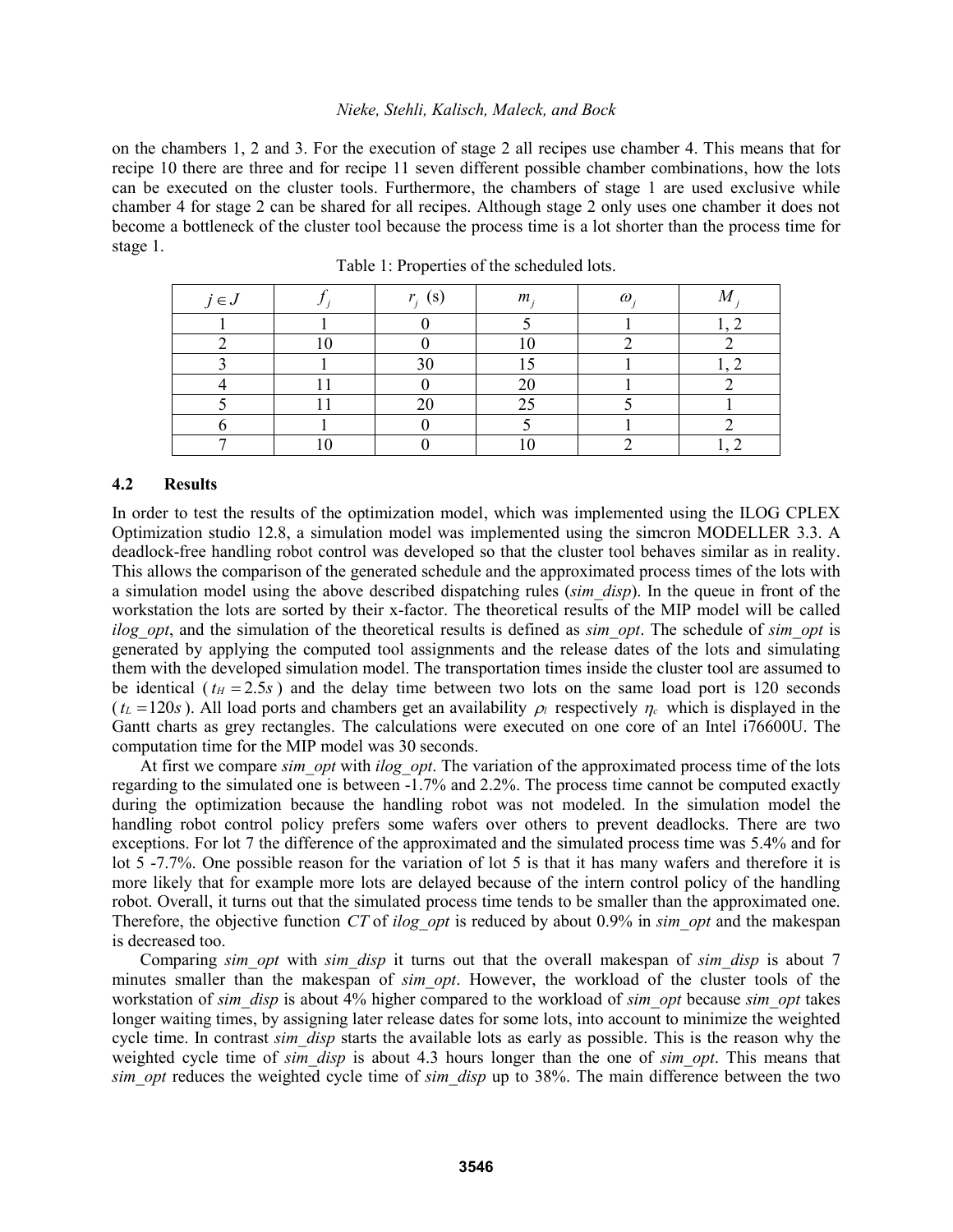executed schedules can be found in the order and assignment of the lots of cluster tool 1. The Gantt charts for the load port assignment are displayed in Figure 3.

*Sim\_disp* chooses lot 3 over lot 5 because some of the needed chambers for the processing of stage 1 of lot 5 are not available. The same counts for lot 7. Due to constraint (5) the lots cannot be started at tool 1 because for stage 1 they use the chambers exclusively and therefore, all needed chambers have to be available. On the contrary *sim\_opt* takes the higher priority of lot 5 over lot 3 into account, although lot 5 has to wait until all required chambers get available. It results in a higher makespan of *sim\_opt* regarding to *sim* disp, but the weighted cycle time of the scheduling problem is minimized. The Gantt charts of the chambers in Figure 3 display the overlapping processing of the two stages. Furthermore, for chamber 4 it is depicted how the parallel processing of lot 3 and 7 is executed.



Figure 3: Gantt charts for the load ports and chambers of cluster tool 1 for *sim\_opt* and *sim\_disp.*

Overall, it turns out that for the minimization of the makespan *sim\_disp* is the best choice because of the usage of dispatching rules, which generate non-delayed schedules. Furthermore, if additional properties are added to the lots, for instance weights, it could be beneficial to delay the processing of some lots to optimize the overall objective target. Therefore the developed optimization model can be used which computes optimized release dates and cluster tool assignments for each lot.

## **5 CONCLUSION AND OUTLOOK**

In this paper a new approach for the external scheduling of a cluster tool workstation is presented, using a MIP model that includes the approximation of the process time of each lot directly into its constraints. The goal of this MIP model is to find an optimal assignment of lots to tools of a cluster tool workstation and to find for each lot a suitable chamber combination for each stage. The processing order is given by the computed release dates. The main problem of the external scheduling of a cluster tool is the varying process time of the lots due to the changing product mix. It is solved by approximating the process time of each lot with auxiliary variables, while taking all possible chamber combinations for each stage of a recipe into account. The model was tested on a small workstation with two cluster tools for seven lots. The solutions of the MIP model, the simulation of the MIP solution and a simulation that uses dispatching rules are compared with each other. It turns out that the simulation of the optimized schedule generates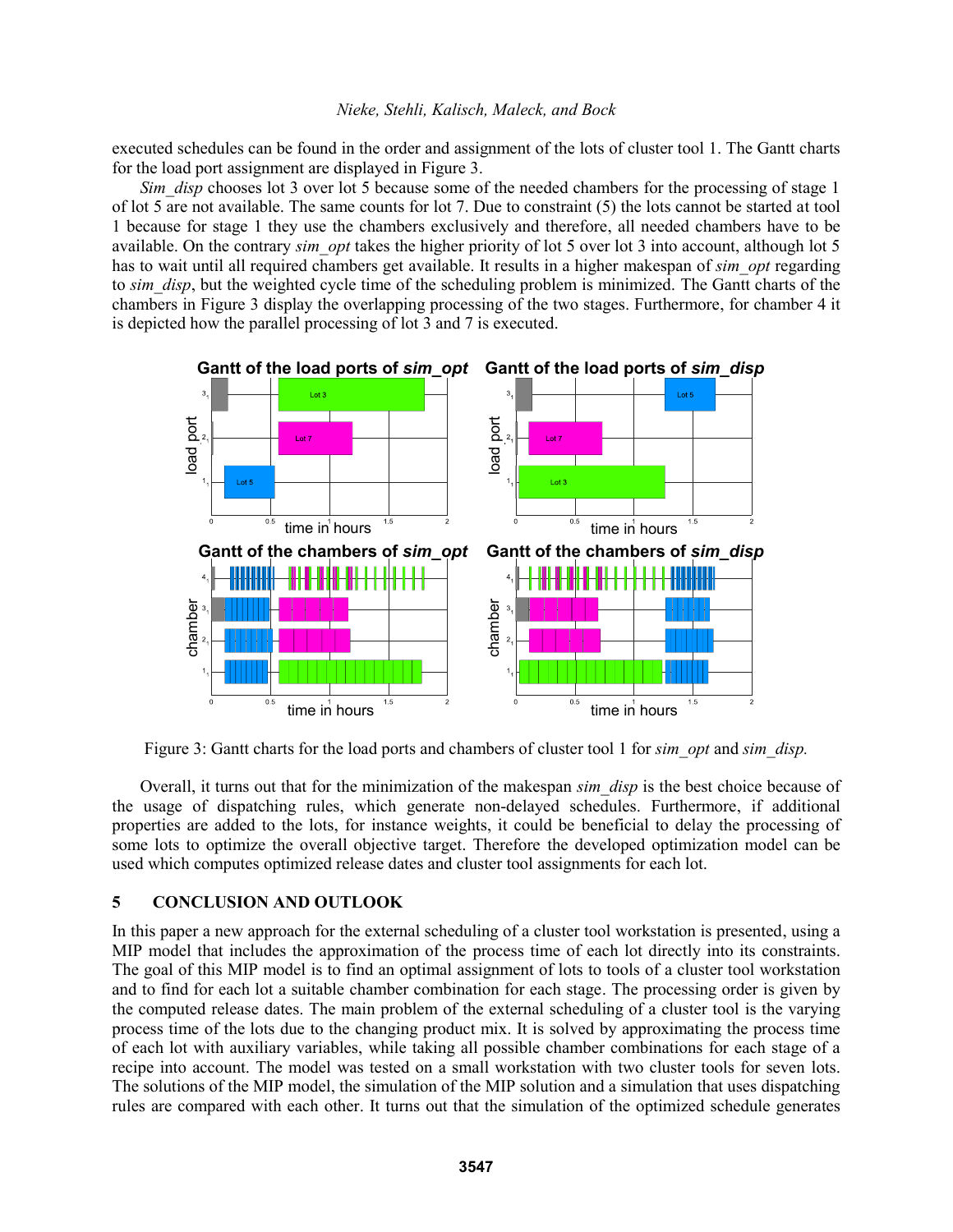the best results and that, even for this small test sample, the weighted cycle time of the lots can be optimized, while the makespan remains similar.

For further investigations the presented approximation should be tested on other cluster tool types. Currently, the developed MIP model is tested on more complex examples with more lots. Later, the tests will be extended by more cluster tools per workstation, more lots and also for longer time intervals. The goal is to integrate the presented model into a rolling horizon environment. Furthermore the robustness of the obtained solutions should be tested and, if the complexity of the model gets too big, a constraint programming approach should be implemented.

### **ACKNOWLEDGMENTS**

The work was performed in the project "Erforschung von Grundlagen und Konzepten zur Gestaltung einer automatisch auf sich ändernde Anforderungen, hinsichtlich Produktionsvolumen und Produktmix, reagierende Halbeiterfabrik" (Responsive Fab), co-funded by grants from the European Union (EFRE) and the Free State of Saxony (SAB). (project number 100259418).

### **REFERENCES**

- Dümmler, M. 1999. "Using Simulation and Genetic Algorithms to Improve Cluster Tool Performance". In *Proceedings of the 1999 Winter Simulation Conference,* edited by P. A. Farrington et al., 875-879. Piscataway, New Jersey: IEEE.
- Jung, C. and T.-E. Lee. 2008. "Efficient Scheduling Method Based on an Assignment Model for Robotized Cluster Tools". In *Proceedings of the 2008 IEEE International Conference on Automation Science and Engineering*, 79-84. Washington, DC: IEEE.
- Jung, C. and T.-E. Lee. 2012. "An Efficient Mixed Integer Programming Model Based on Timed Petri Nets for Diverse Complex Cluster Tool Scheduling Problems". *IEEE Transactions on Semiconductor Manufacturing* 25(2):186-199.
- Kim, H.-J., J.-H. Lee and T.-E. Lee. 2013. "Scheduling Cluster Tools with Ready Time Constraints for Consecutive Small Lots". *IEEE Transactions on Automation Science and Engineering* 10(1):145-159.
- Kim, H.-J., J.-H. Lee and T.-E. Lee. 2015. "Noncyclic Scheduling of Cluster Tools with a Branch and Bound Algorithm". *IEEE Transactions on Automation Science and Engineering* 12(2):690-700.
- Kim, H.-J., T.-E. Lee, H.-Y. Lee and D.-B. Park. 2003. "Scheduling Analysis of Time-Constrained Dual-Armed Cluster Tools". *IEEE Transactions on Semiconductor Manufacturing* 16(3):521-534.
- Lee, T.-E. 2008. "A Review of Scheduling Theory and Methods for Semiconductor Manufacturing Cluster Tools". In *Proceedings of the 2008 Winter Simulation Conference*, edited by S. J. Mason et al., 2127-2135. Piscataway, New Jersey: IEEE.
- Lee, H.-Y. and T.-E. Lee. 2006. "Scheduling Single-Armed Cluster Tools with Reentrant Wafer Flows". *IEEE Transactions on Semiconductor Manufacturing* 19(2):226-240.
- Maleck, C., G. Weigert, D. Pabst and M. Stehli. 2017. "Robustness Analysis of an MIP for Production Areas with Time Constraints and Tool Interruptions in Semiconductor Manufacturing". In *Proc. of the 2017 Winter Simulation Conference*, edited by W. K. V. Chan et al., 3714-3725. NJ: IEEE
- Mönch, L., J. W. Fowler, S. Dauzère-Pèrès, S. J. Mason, and O. Rose. 2011. "A Survey of Problems, Solution Techniques, and Future Challenges in Scheduling Semiconductor Manufacturing Operations". *Journal of Scheduling* 14(6):583-599.
- Niedermayer, H. and O. Rose. 2004. "Approximation of the Cycle Time of Cluster Tools in Semiconductor Manufacturing". In *Proceedings of the 2004 Industrial Engineering Research Conference*, edited by R. King et al., Houston, Texas.
- Paek, J.-H. and T.-E. Lee. 2008. "Optimal Scheduling of Dual-Armed Cluster Tools without Swap Restriction". In *Proceedings of 2008 IEEE International Conference on Automation Science and Engineering* , 103-108. Washington, DC: IEEE.